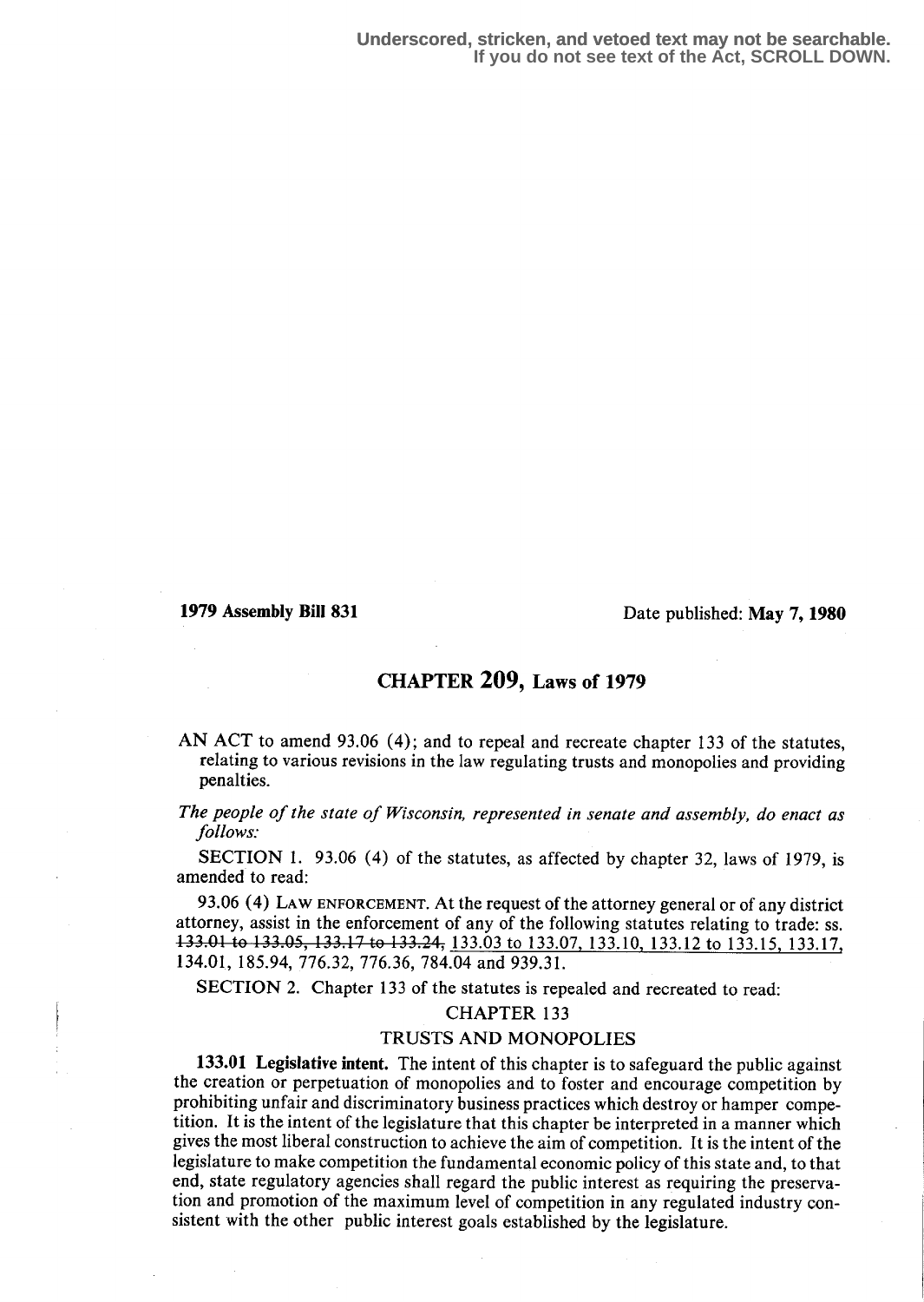### CHAPTER 209 966

133.02 Definitions. In this chapter:

(1) "Commodity" includes, but is not limited to, goods, merchandise, produce and any other article of commerce. "Commodity" includes services, except as used in s. 133.04.

(2) "Knowingly" means that the actor believes that the specified fact exists .

(3) "Person" includes individuals, the state and all its political subdivisions, all counties, cities, villages, towns, school districts, governmental agencies and bodies politic and corporate, and all corporations, partnerships, associations, companies, firms, joint ventures, joint stock companies, trusts, business trusts, estates and other legal or commercial entities existing under or authorized by the laws of this or any other state, the United States or any of its territories or any foreign country. Nothing in this definition may be construed to affect labor unions or any other association of laborers organized to promote the welfare of its members, nor associations or organizations intended to legitimately promote the interests of trade, commerce or manufacturing in this state, nor associations, corporate or otherwise, of farmers, gardeners or dairy workers or owners, including livestock farmers and fruit growers engaged in making collective sales or marketing for its members or shareholders of farm, orchard or dairy products produced by its members or shareholders if such activities are exempted under s. 133.07, 133.08 or 133.09 or are otherwise lawful under this chapter.

133.03 Unlawful contracts; conspiracies. (1) Every contract, combination in the form of trust or otherwise, or conspiracy, in restraint of trade or commerce is illegal. Every person who makes any contract or engages in any combination or conspiracy in restraint of trade or commerce may be fined not more than \$100,000 if a corporation, or, if any other person, \$50,000, or be imprisoned for not more than 5 years, or both.

(2) Every person who monopolizes, or attempts to monopolize, or combines or conspires with any other person or persons to monopolize any part of trade or commerce may be fined not more than \$100,000 if a corporation, or, if any other person, \$50,000, or be imprisoned for not more than 5 years, or both.

(3) As an alternative to the criminal penalties for violation of this section, the department of justice or district attorney may bring an action for a civil forfeiture. In an action for a civil forfeiture under this subsection a corporation may be required to forfeit not more than \$100,000 and any other person may be required to forfeit not more than \$50,000.

133.04 Price discrimination; intent to destroy competition.  $(1)$  No person may discriminate, either directly or indirectly, in price between different purchasers of commodities of like grade and quality, for the purpose or intent of injuring or destroying competition in any level of competition or any person engaged therein.

(2) Any person violating this section may be fined not more than \$25,000 or imprisoned in the county jail for not more than one year or both.

(3) As an alternative to the criminal penalty for violation of this section, the department of justice or district attorney may bring an action for a civil forfeiture. In an action for a civil forfeiture under this subsection a person who violates this section may be required to forfeit not more than \$25,000.

133.05 Secret rebates; unfair trade practices. (1) The secret payment or allowance of rebates, refunds, commissions or unearned discounts, whether in the form of money or otherwise, or the secret extension to certain purchasers of special services or privileges not extended to all purchasers purchasing upon like terms and conditions, such payment, allowance or extension injuring or tending to injure a competitor or destroying or tending to destroy competition, is an unfair trade practice and is prohibited.

(2) No person may induce, solicit or receive anything of value which is prohibited under sub.  $(1)$ .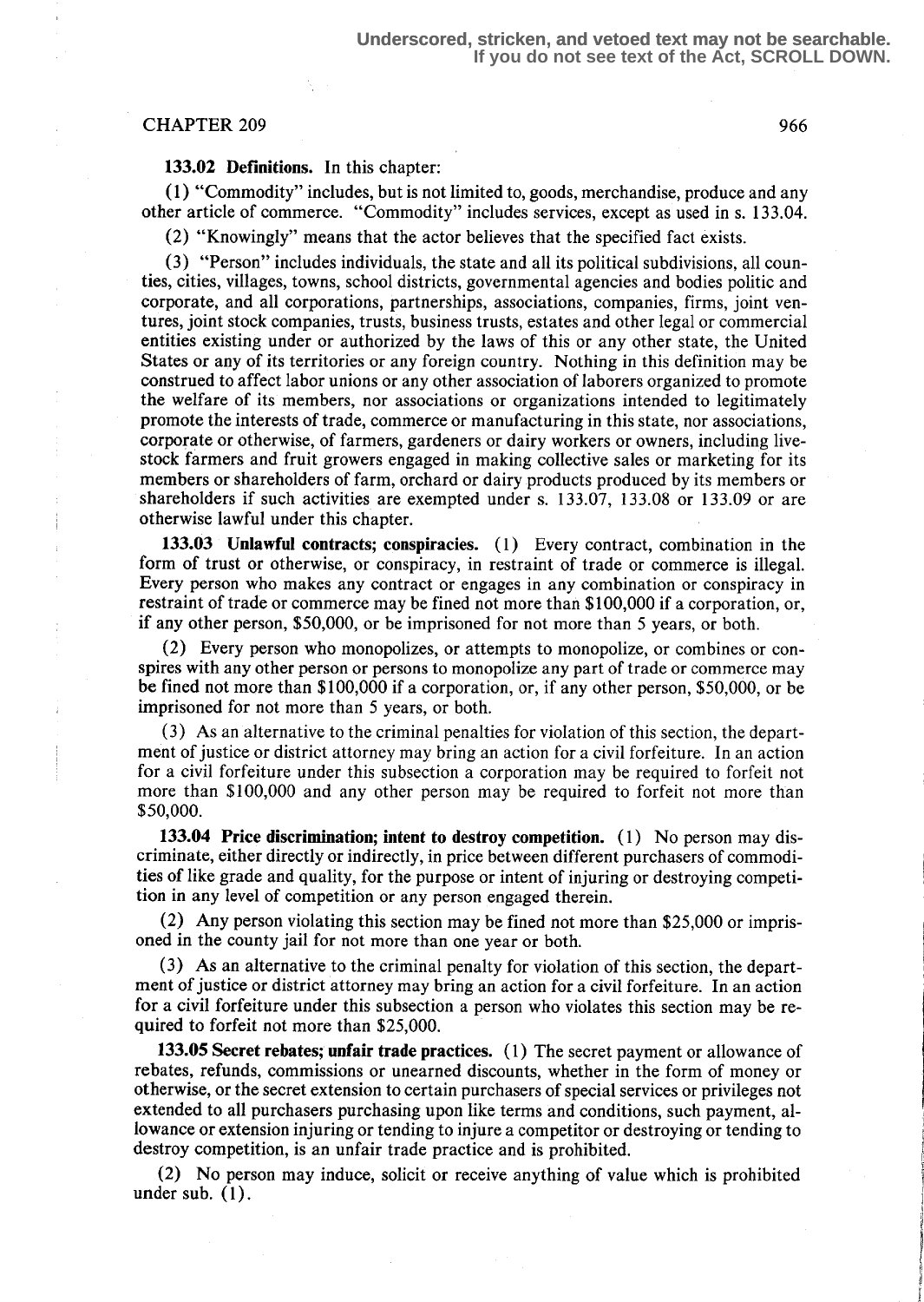## 967 CHAPTER 209

(3) Any person knowingly violating this section may be fined not more than \$25,000 or imprisoned in the county jail for not more than one year or both.

(4) As an alternative to the criminal penalty for violation of this section, the department of justice or district attorney may bring an action for a civil forfeiture. In an action for a civil forfeiture under this subsection a person who violates this section may be required to forfeit not more than \$25,000.

133.06 Interlocking directorates. (1) No corporation with its principal place of business in this state may elect or appoint any person as a director or permit any person to serve as a director, if:

(a) That person was at the same time a director of any other corporation; and

(b) Either corporation has capital, surplus and undivided profits aggregating more than \$100,000. In this paragraph, the amount shall be determined by the aggregate amount of the capital, surplus and undivided profits, exclusive of dividends declared but not paid to stockholders, at the end of the fiscal year of the corporation next preceding the election of directors; and

(c) Such corporations are, or have been, by virtue of their business and location of operation, competitors, so that the elimination of competition by agreement between them would violate this chapter.

(2) If a corporation has lawfully elected or appointed a director, the corporation may permit the director to serve in such capacity for one year thereafter, notwithstanding sub. (1) . This section shall not apply to any corporation chartered by the federal government if its selection of directors is exempt from state law, but a person may be deemed ineligible for the service on the board of any corporation not so exempt because of concurrent service on the board of an exempt corporation.

(3) Any corporation violating this section may be enjoined from permitting such person to serve as a director and from doing business in this state, so long as such violation continues.

133.07 Certain organizations and activities not forbidden. (1) This chapter shall not prohibit the existence and operation of labor, agricultural or horticultural organizations, instituted for the purpose of mutual help, and not having capital stock or conducted for profit, or organizations permitted under ch. 185; shall not forbid or restrain individual members of such organizations from lawfully carrying out the legitimate objects thereof; and such organizations, or the members thereof, shall not be held or construed to be illegal combinations or conspiracies in restraint of trade, under this chapter. The labor of a human being is not a commodity or article of commerce.

(2) This chapter does not prohibit activities of any public utility, as defined in s. 196.01, which are required by ch. 196 or rules or orders under ch. 196 or activities necessary to comply with that chapter or those rules or orders.

133.08 Working people may organize; injunction not to restrain certain acts. (1) Working people may organize themselves into or carry on labor unions and other associations or organizations to aid their members to become more skillful and efficient workers, the promotion of their general intelligence, the elevation of their character, the regulation of their wages and their hours and conditions of labor, the protection of their individual rights in the prosecution of their trade or trades, the raising of funds for the benefit of sick, disabled, or unemployed members, or the families of deceased members, or for such other object or objects for which working. people may lawfully combine, having in view their mutual protection or benefit.

(2) No restraining order or injunction may be granted by any court of this state, in any case between an employer and employes, between employers and employes, between employes or between persons employed and persons seeking employment, involving or growing out of any dispute whatsoever concerning employment, unless necessary to pre-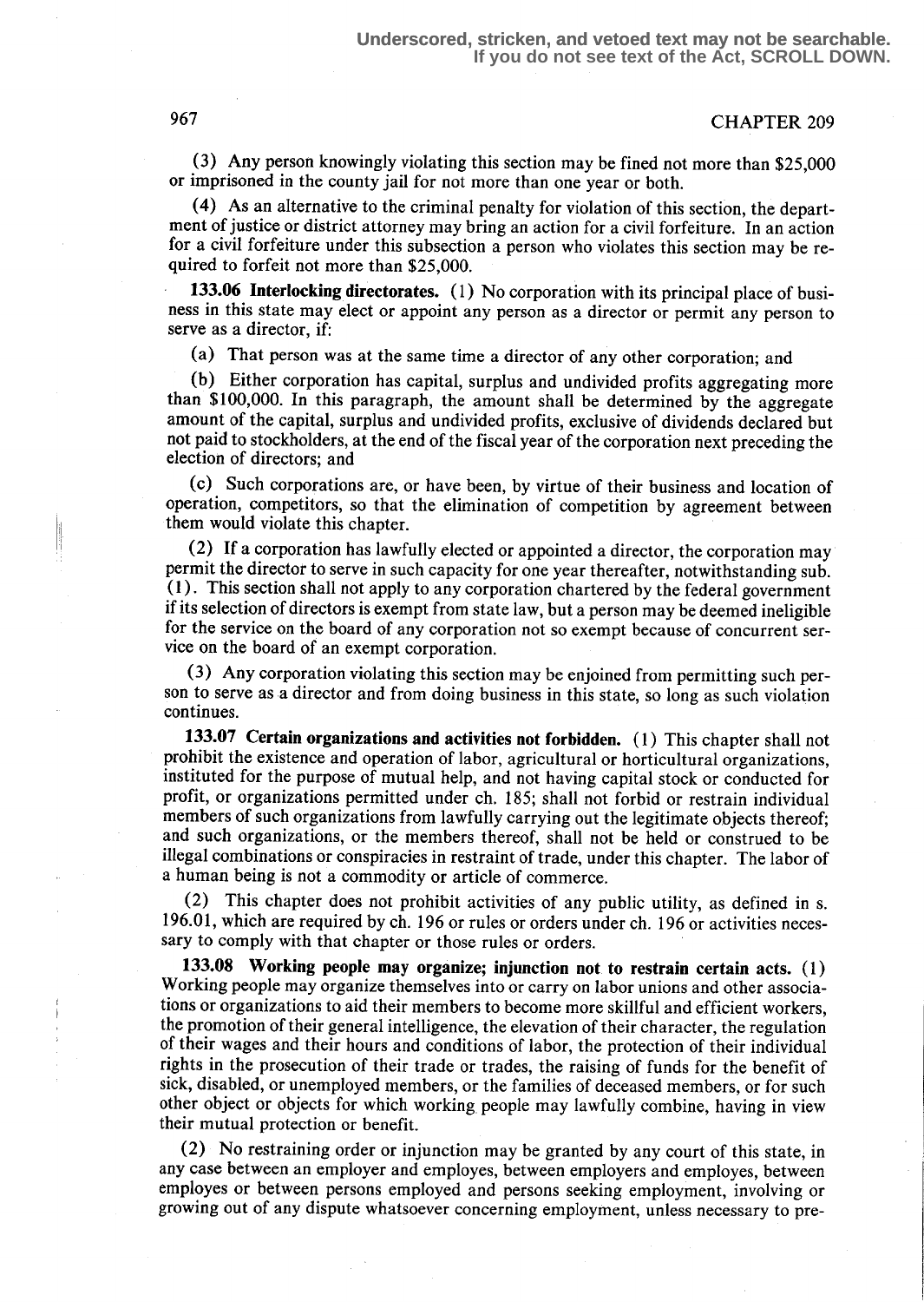### CHAPTER 209 968

vent irreparable injury to property or to a property right of the party making the application, for which injury there is no adequate remedy at law, and the property or property right must be described with particularity in the application, which must be in writing and sworn to by the applicant, or by the applicant's agent or attorney. No such restraining order or injunction may be granted except by the circuit court, and then only upon such reasonable notice of application therefor as the court directs by order to show cause, but in no case less than 48 hours, which shall be served upon the party or parties sought to be restrained or enjoined as shall be specified in the order to show cause.

(3) No such restraining order or injunction may prohibit any person or persons, whether singly or in concert, from terminating any relation of employment, or from ceasing to perform any work or labor, or from recommending, advising, or persuading others by peaceful means so to do; or from attending at any place where any such person or persons may lawfully be, for the purpose of peacefully obtaining or communicating information, or from peacefully persuading any person to work or to abstain from working; or from ceasing to patronize or to employ any party to such dispute, or from recommending, advising, or persuading others by peaceful and lawful means so to do; or from paying or giving to, or withholding from, any person engaged in such dispute, any strike benefits or other moneys or things of value; or from peaceably assembling in a lawful manner, and for lawful purposes; or from doing any act or thing which might lawfully be done in the absence of such dispute by any party thereto. Any of the acts specified in this paragraph shall not be considered or held to be violations of any laws of this state.

(4) Whenever in any matter relating to the violation of any such restraining order or injunction an issue of fact shall arise, such issue, whether presented in a civil or a criminal proceeding, shall be tried by a jury, in the same manner as provided for the trial of other cases. All contempt proceedings, whether civil or criminal, brought for the alleged violation of any such restraining order or injunction, are independent, original and special proceedings, and shall require a unanimous finding of the jury . The requirement for trial by jury shall not apply to direct contempts committed in the immediate presence of the court.

133.09 Collective bargaining. This chapter shall be so construed as to permit collective bargaining by associations of producers of agricultural products, by organizations permitted under ch. 185 and by associations of employes when such bargaining is actually and expressly done for the individual benefit of the separate members of each such association making such collective bargain.

133.10 Examination of adverse party. (1) The examination of any party, or if a corporation be a party, of the president, secretary, other principal officer or the general managing agent thereof, or of the person who was such president, secretary, officer or agent at the time of the occurrence of the facts made the subject of the examination, or of any person acting for another or for a corporation or partnership, other than as a witness on a trial, may be taken by deposition at the instance of the department of justice in any such action or proceeding at any time between the commencement thereof and final judgment. Such deposition shall be taken within the state before a judge at chambers or a court commissioner on previous notice to such party and any other adverse party or the attorney thereof of at least 5 days, and may be taken without the state.

(2) The attendance of the party to be examined may be compelled by subpoena, without prepayment of witness fees, and the examination is subject to the same rules as govern that of other witnesses; but such party shall not be compelled to disclose anything not relevant to the controversy.

(3) The examination may not be compelled in any other county than that of the party's residence except in the county of Dane; but the deposition of a defendant who is a nonresident of the state may be taken as in other cases.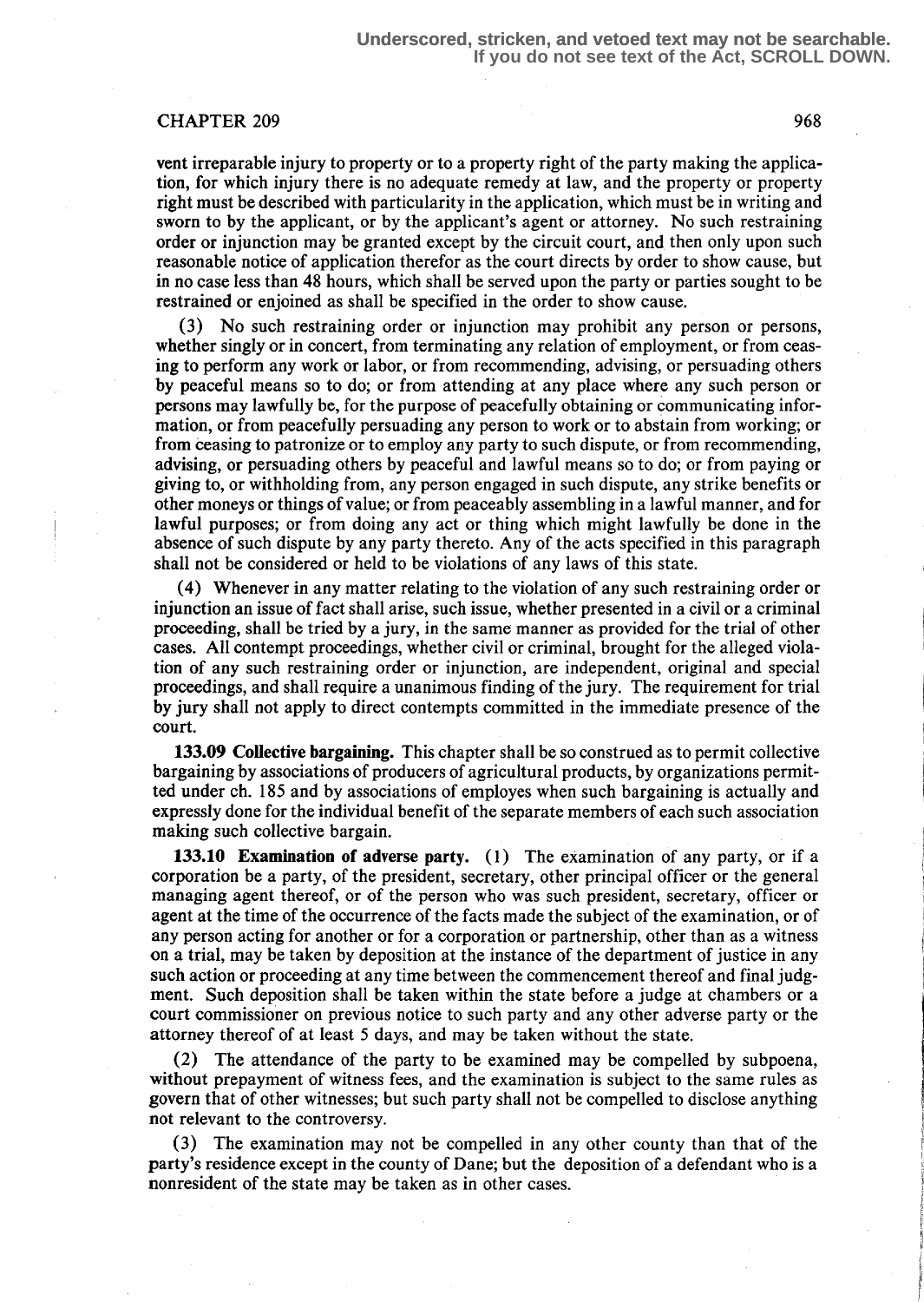# 969 CHAPTER 209

133.11 Investigatory proceeding. (1) Whenever the attorney general files with any court commissioner a statement that the attorney general has reason to believe and does believe that a violation of this chapter has occurred, the commissioner shall issue a subpoena or subpoena duces tecum as requested by the department of justice. Mileage or witness fees are not required to be paid in advance but claims for such mileage and fees duly verified and approved by the department of justice shall be audited and paid out of the state treasury and charged to the appropriation provided by s. 20.455 (1) (d), and shall be at the same rates as witnesses in the circuit court.

(2) The testimony shall be taken by a stenographic reporter, transcribed, read to or by the witness and subscribed by the witness, unless the parties represented shall stipulate, upon the record, that the reading of the transcript of the testimony to or by the witness and the signature thereto are waived, and that the transcript may be used with like force and effect as if read and subscribed by the witness. The attendance of the witness for the purpose of reading and subscribing the transcript may be compelled in the same manner that attendance to be examined may be compelled.

(3) The commissioner shall be entitled to the fees as provided in s. 757.71 (2) . All such fees and all other costs and expenses incident to the inquiry shall be paid out of the appropriation provided by s. 20.455 (1) (d) .

133.12 Domestic and foreign corporations; cancellation of charters or certificates of authority for restraining trade; affidavit. Any corporation organized under the laws of this state or foreign corporation authorized to transact business in this state pursuant to a certificate of authority from the secretary of state which violates any provision of this chapter, may, upon proof thereof, in any circuit court have its charter or authority to transact business in this state suspended, canceled or annulled. Every corporation shall, in its annual report filed with the secretary of state, show whether it has entered into any contract, combination in the form of trust or otherwise, or conspiracy in restraint of trade or commerce. The department of justice shall enforce this section.

133.13 Interrogatories. (1) If the department of justice has reason to believe that any corporation has violated any provision of this chapter, the department of justice may address to any such corporation or to any director or officer interrogatories deemed necessary to determine whether or not the corporation has violated any provision of this chapter. The corporation, director or officer so addressed shall promptly and fully answer in writing under oath the interrogatories; the failure or neglect by any such corporation, director or officer to do so within 60 days from receipt of the interrogatories, unless the time is extended in writing by the department of justice, shall constitute grounds for suspension, cancellation or annulment of its corporate charter or authority to transact business in this state under s. 133.12.

(2) Any person providing information under this section may designate the information as confidential business information or a trade secret. The department of justice shall notify the person providing the information 15 days before any information designated as confidential or trade secret is disclosed to the legislature, a state agency, a local unit of government or any other person. The person furnishing the information may seek a court order limiting or prohibiting the disclosure . In such cases the court shall weigh the need for confidentiality of the information against the public interest in the disclosure. Confidentiality is waived if the person providing the information consents to disclosure or if disclosure is authorized by a court.

133.14 Illegal contracts void; recovery. All contracts or agreements made by any person while a member of any combination or conspiracy prohibited by s. 133.03, and which contract or agreement is founded upon, is the result of, grows out of or is connected with any violation of such section, either directly or indirectly, shall be void and no recovery thereon or benefit therefrom may be had by or for such person. Any payment made upon, under or pursuant to such contract or agreement to or for the benefit of any person may be recovered from any person who received or benefited from such payment in an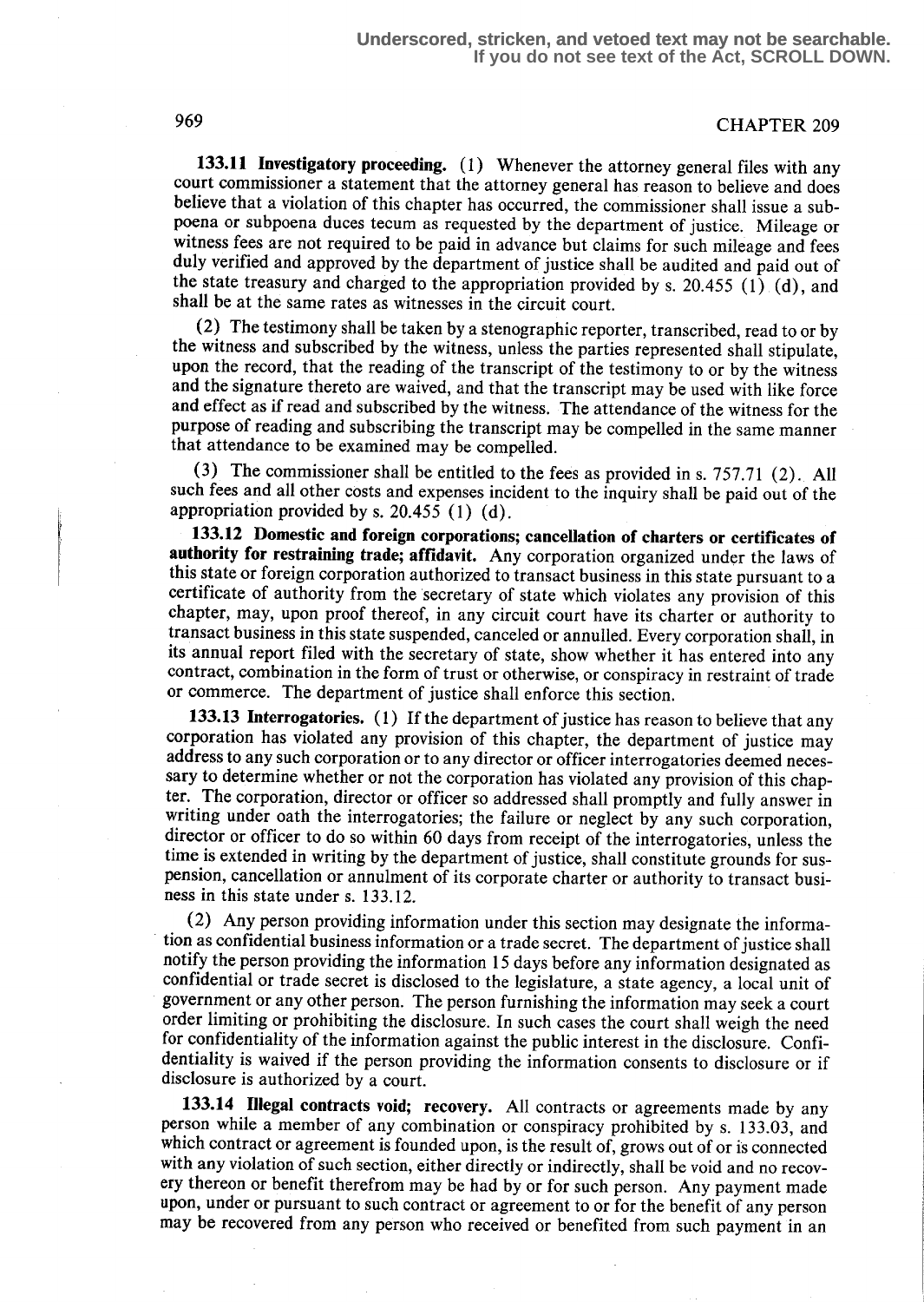# CHAPTER 209 970

action by the party making any such payment or the heirs, personal representative or assigns of the party.

133.15 No privilege from self-accusation. No person may be excused from answering any of the interrogatories authorized under this chapter, nor from attending and testifying, nor from producing any books, papers, contracts, agreements or documents in obedience to a subpoena issued by any lawful authority in any action or proceeding based upon or growing out of any alleged violation of any provision of this chapter or of any law of this state in regard to trusts, monopolies or illegal combinations on the ground of or for the reason that the answer, testimony or evidence, documentary or otherwise, required may tend to incriminate or subject such person to a penalty or forfeiture. No person may be prosecuted or subjected to any penalty or forfeiture for or on account of any transaction, matter or thing concerning which the person may answer, testify or produce evidence, documentary or otherwise, in obedience to any request under this section or any subpoena, in any such action or proceeding, except that the charter of any corporation may be vacated and its corporate existence annulled or its certificate of authority to transact business in this state may be canceled and annulled as provided in this chapter, and except that no person testifying in any such action or proceeding may be exempt from punishment for perjury committed in so testifying.

133.16 Injunction; pleading; practice. Any circuit court may prevent or restrain, by injunction or otherwise, any violation of this chapter. The department of justice, any district attorney or any person by complaint may institute actions or proceedings to prevent or restrain a violation of this chapter, setting forth the cause and grounds for the intervention of the court and praying that such violation, whether intended or continuing be enjoined or prohibited. When the parties informed against or complained of have been served with a copy of the information or complaint and cited to answer it, the court shall proceed, as soon as may be in accordance with its rules, to the hearing and determination of the case; and pending the filing of the answer to such information or complaint may, at any time, upon proper notice, make such temporary restraining order or prohibition as is just. Whenever it appears to the court that the ends of justice require that other persons be made parties to the action or proceeding the court may cause them to be made parties in such manner as it directs. Where the action or proceeding is brought and maintained by a private party, that party may demand and recover the cost of suit including reasonable attorney fees. Copies of all pleadings filed under this section shall be served on the department of justice.

133.17 Prosecutions. (1) The department of justice or the district attorney shall institute, manage, control and direct, in the proper county, all prosecutions for violations of this chapter. When prosecuting violations of this chapter, the department of justice shall have and exercise all powers conferred upon district attorneys.

(2) Any district attorney bringing any action under this chapter shall serve copies of all pleadings on the department of justice within 3 days from the time of filing. If the department of justice brings any action under this chapter, it shall serve copies of all pleadings on the district attorney of the county where the action is brought within 3 days from the time of filing.

133.18 Treble damages; statute of limitations. (1) Any person injured, directly or indirectly, by reason of anything prohibited by this chapter may sue therefor and shall recover threefold the damages sustained by the person and the cost of the suit, including reasonable attorney fees. Any recovery of treble damages shall, after trebling, be reduced by any payments actually recovered under s. 133.14 for the same injury.

(2) A civil action for damages or recovery of payments under this chapter is barred unless commenced within 6 years after the cause of action accrued. When, in a civil class action, a class or subclass is decertified or a class or subclass certification is denied, the statute of limitations provided in this section is tolled as to those persons alleged to be